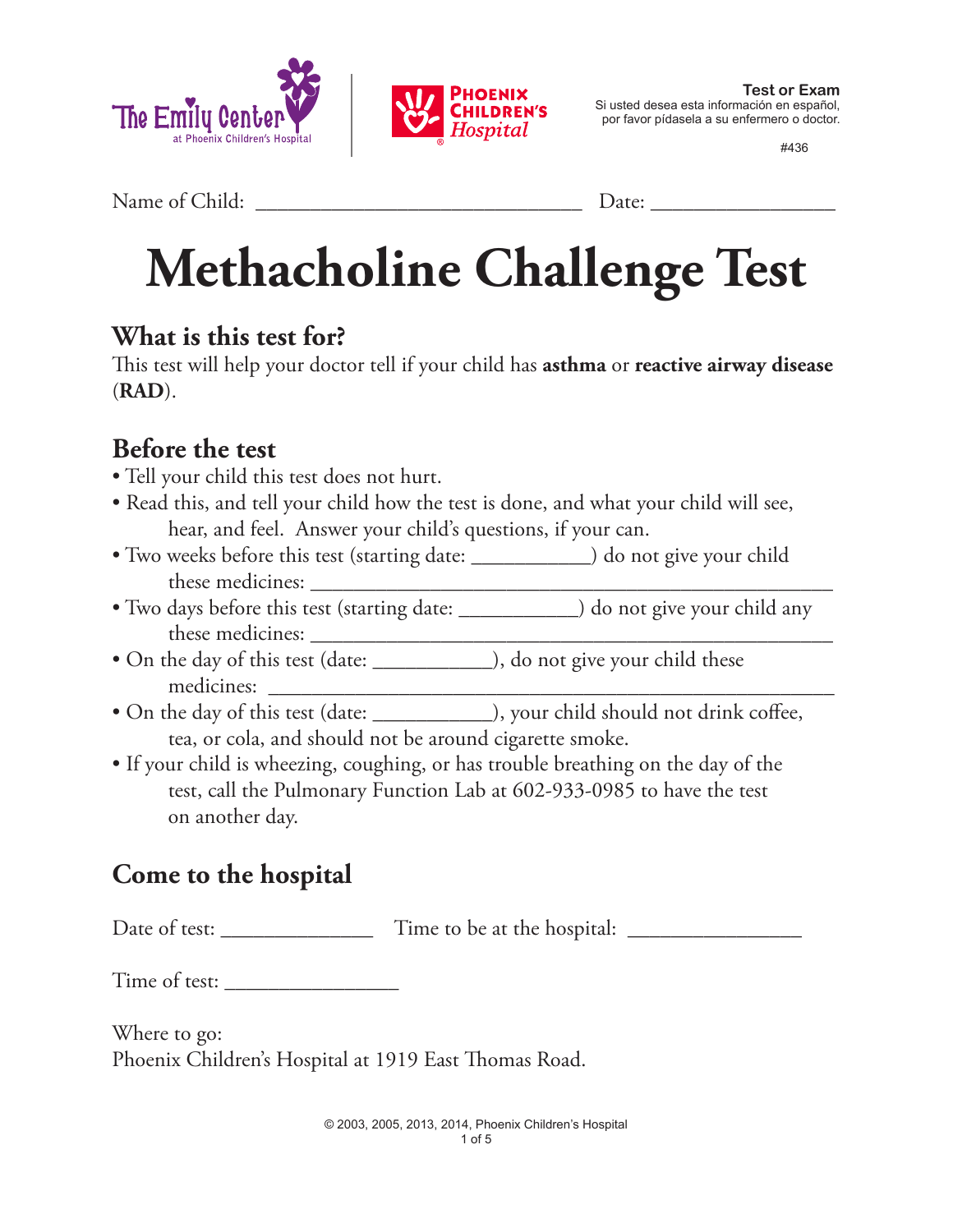You may park for free in the garage. Go to the front desk of the Main hospital to check in.

- If you are more than 30 minutes late, your child may have to have the test on another day.
- The Methacholine Challenge Test takes about 1 hour.

#### **During the test**

- 1. Your child will be asked to blow into a tube attached to a machine. This will measure how well he or she can breathe out.
- 2. Your child will be asked to breathe in some mist that has a medicine called methacholine in it.
- 3. Your child will then be asked to blow into the tube attached to a machine again. This is to see if the medicine changed how well your child could breathe out.
- 4. This will be done a few more times. Your child will get a little more medicine, and then will be asked to blow into the machine again.
- 5. At the end of the test your child will be given medicine (Albuterol) to relax the breathing tubes, and blow into the machine one more time.



Your child will be asked to breathe in some mist with medicine.

#### **After the test**

 $\Box$  yes  $\Box$  no After the test, you may give your child his or her medicines, like usual. • The doctor will talk to your about the test results.

#### **Now that you've read this**

- $\Box$  Tell your nurse or doctor what you will tell your child about this test. (Check when done.)
- $\Box$  Tell your nurse or doctor which medicines you may give your child before this test. (Check when done.)
- $\Box$  If there are medicines you should not give your child before this test, what are they, and when is the last time you can give them? (Check when done.)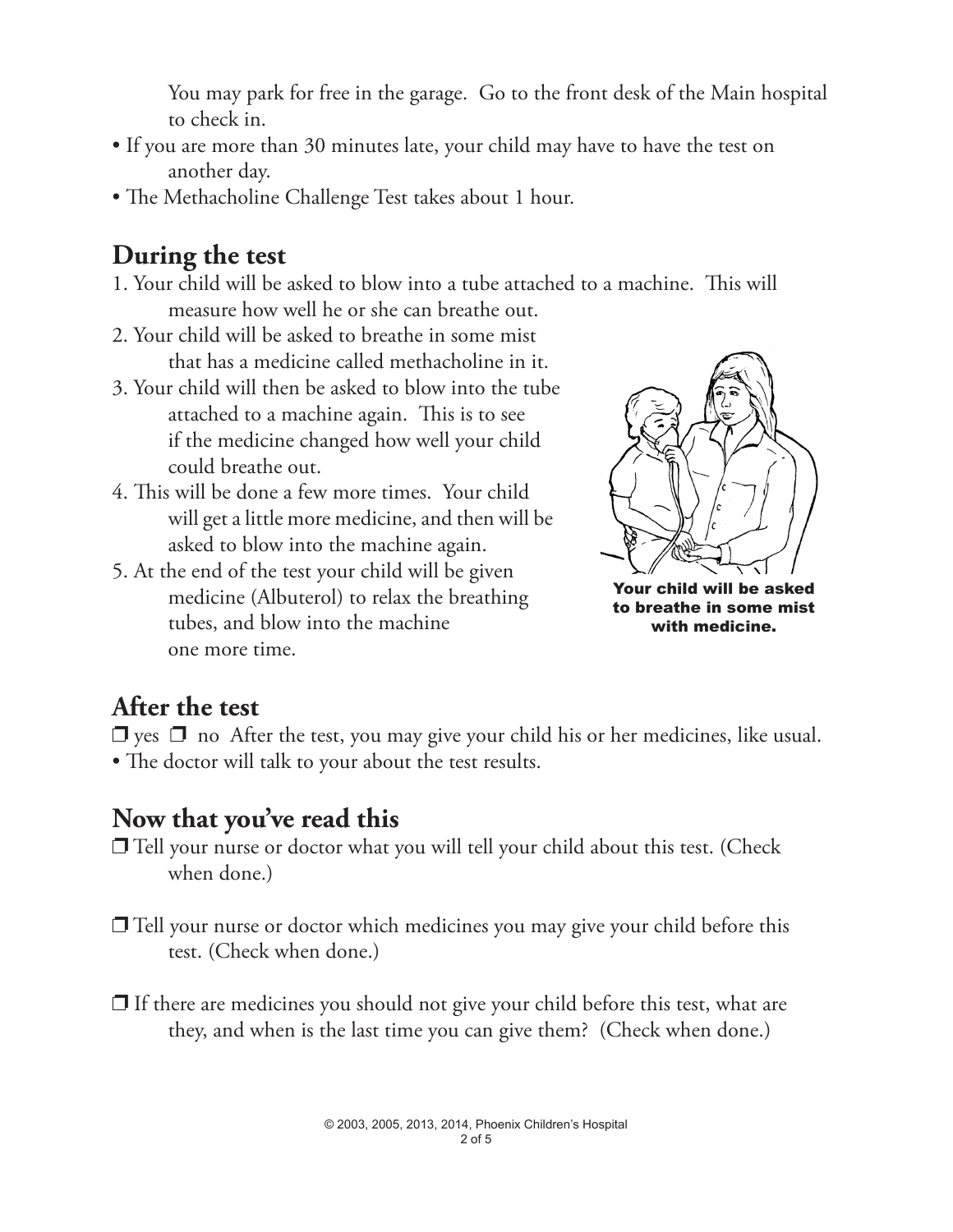

If you want to know more about child health and illness, visit our library at The Emily Center at Phoenix Children's Hospital 1919 East Thomas Road Phoenix, AZ 85016 602-933-1400 866-933-6459 www.phoenixchildrens.org www.theemilycenter.org Facebook: facebook.com/theemilycenter Twitter: @emilycenter Pinterest: pinterest.com/emilycenter

Disclaimer

The information provided at this site is intended to be general information, and is provided for educational purposes only. It is not intended to take the place of examination, treatment, or consultation with a physician. Phoenix Children's Hospital urges you to contact your physician with any questions you may have about a medical condition.

> Tuesday, March 11, 2014 • DRAFT to family review #436 • Written by Ron Evans, RCP • Illustrated by Dennis Swain and Irene Takamizu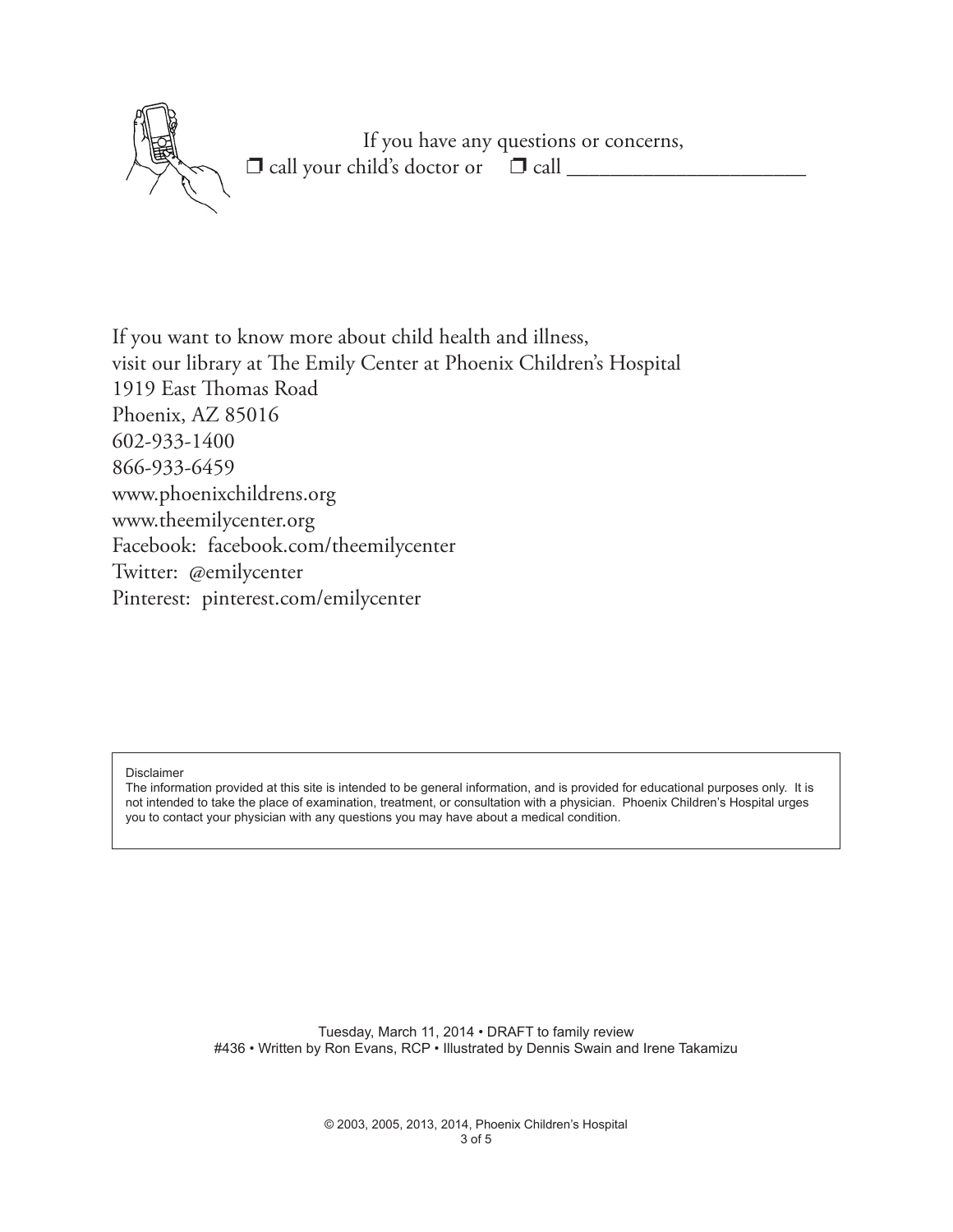

#436

## **Methacholine Challenge Test**

**CHILDREN'S** Hospital

Name of Health Care Provider:

Date returned:  $\Box$  db

## Family Review of Handout

Health care providers: Please teach families with this handout. Families: Please let us know what you think of this handout.

| Would you say this handout is hard to read?                                                  | J Yes      | <b>No</b> |
|----------------------------------------------------------------------------------------------|------------|-----------|
| easy to read?                                                                                | $\Box$ Yes | □ No      |
| Please circle the parts of the handout that were hard to understand.                         |            |           |
| Would you say this handout is interesting to read?                                           | J Yes      | <b>No</b> |
| Why or why not?                                                                              |            |           |
|                                                                                              |            |           |
| Would you do anything differently after reading<br>this handout?<br>If yes, what?            | J Yes      | <b>No</b> |
| After reading this handout, do you have any<br>questions about the subject?<br>If yes, what? | Yes        | No        |

© 2003, 2005, 2013, 2014, Phoenix Children's Hospital 4 of 5